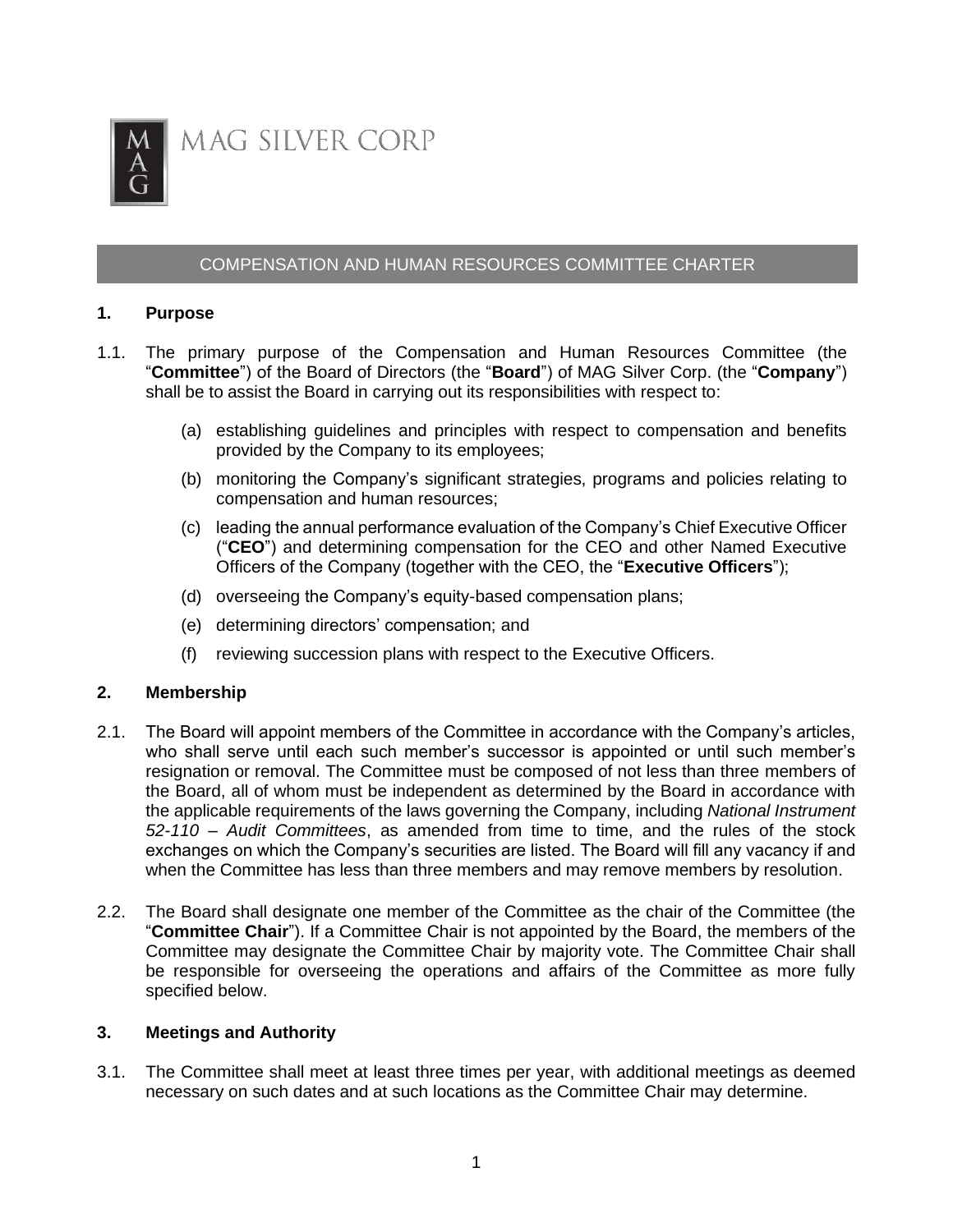- 3.2. The quorum for meetings shall be the majority of the members of the Committee, present in person or by telephone or other communication medium that permits all persons participating in the meeting to communicate with each other. No business may be transacted by the Committee at a meeting unless a quorum of the Committee is present.
- 3.3. The Committee may invite an advisor (or advisors), including any member of the Company's management team or other person, to attend all or part of any meetings of the Committee, to make presentations, participate in discussions, or provide information and assistance to the Committee as required.
- 3.4. Members of the Board who are not members of the Committee may attend Committee meetings at their discretion.
- 3.5. The Committee may call upon and have access to resources for additional information or advice including external consultants. The Committee has unrestricted access to employees and records to the fullest extent permitted by law and is authorized to take advice from external parties, as appropriate, at the Company's expense.
- 3.6. The Committee Chair, any member of the Committee, the chair of the Board or the CEO may call a meeting of the Committee by notifying the Company's Corporate Secretary who will notify all members of the Board. Notice of the time and place of each meeting shall be given at least 24 hours prior to the time fixed for such meeting.
- 3.7. For each Committee meeting, the Committee Chair shall develop and set the agenda, in consultation with the other members of the Committee, the Board and management, as necessary or appropriate. The agenda and other materials concerning the business to be conducted at the meeting shall, to the extent practicable, be communicated to the Committee members sufficiently in advance of each meeting to permit meaningful review.
- 3.8. As part of each Committee meeting, the Committee shall hold an in-camera session at which management and non-independent directors of the Board are not present, and the agenda for each Committee meeting will afford an opportunity for such a session.
- 3.9. The Corporate Secretary of the Company will act as secretary for meetings of the Committee. In the event that there is no Corporate Secretary or she/he is not available, the Committee Chair will appoint a member of the Committee or other person, as appropriate, to act as secretary for the purposes of such meeting. Minutes will be recorded at each meeting and approved at the following Committee meeting. Following each Committee meeting, the Committee Chair will report to the Board on the issues considered by the Committee, any recommendations being made by the Committee for approval by the Board and on any actions taken by the Committee.

## **4. Responsibilities and Duties**

- 4.1. The Committee shall have the responsibilities set out below as well as any other responsibilities that are specifically delegated to the Committee by the Board which the Board is authorized to delegate by applicable laws and regulations.
- 4.2. In addition to these responsibilities, the Committee shall perform the functions and responsibilities required of a compensation and human resources committee by the Company's governing corporate statute, applicable securities laws, any exchange upon which securities of the Company are listed, or any governmental or regulatory body exercising authority over the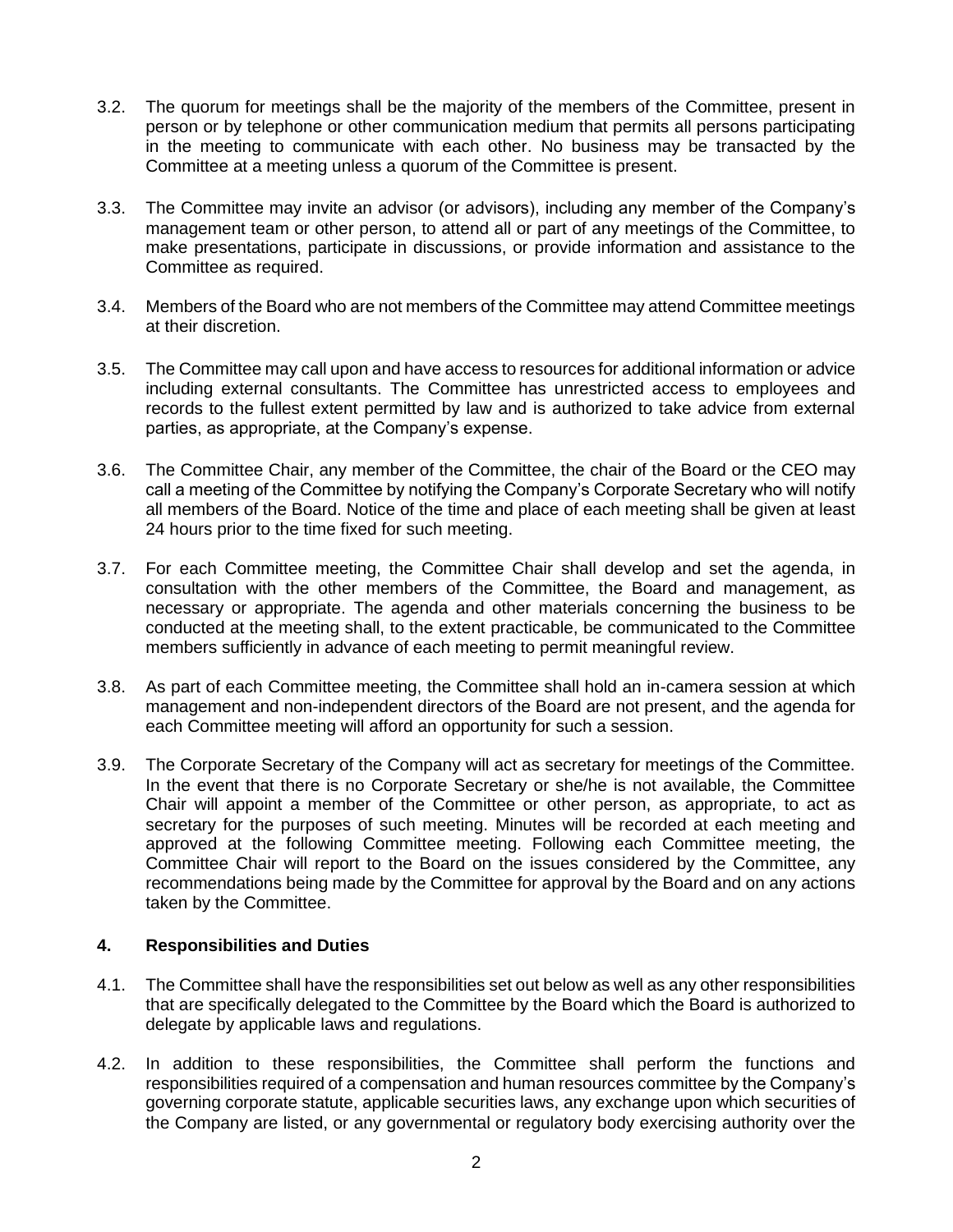Company, as are in effect from time to time (collectively, the "**Applicable Requirements**") or as the Board otherwise deems necessary or appropriate.

## *A. Compensation:*

To fulfil its responsibilities with respect to compensation matters, the Committee shall:

- (a) develop, review and make recommendations to the Board with respect to the Company's overall compensation philosophy, strategy and guidelines;
- (b) periodically review and advise the Board (supported, in the discretion of the Committee, by internal or external experts) on (i) current trends in industry-wide compensation practices in the Company's industry and in such jurisdictions as are relevant to the Company's business, and (ii) how the Company's compensation programs and practices compare to those of comparable companies in the industry, and in discharging this responsibility, the Committee shall take into account factors it deems appropriate from time to time, including the Company's business strategy and whether the effects of the compensation program create risks that are reasonably likely to have a material adverse effect on the Company and its business;
- (c) annually review the selection of companies used to benchmark the Company's Executive Officer and director compensation and recommend any changes deemed appropriate;
- (d) review corporate and individual goals and objectives relevant to the compensation of the CEO and make recommendations to the Board regarding such goals and objectives;
- (e) evaluate, after seeking input from all Board members, the CEO's performance in light of corporate and individual goals and objectives and make recommendations to the Board regarding the CEO's compensation and performance review based on this evaluation;
- (f) in conjunction with the CEO, review corporate and individual goals and objectives relevant to the compensation of the Executive Officers other than the CEO and make recommendations to the Board regarding such goals and objectives;
- (g) in conjunction with the CEO, make recommendations to the Board with respect to the compensation of the Executive Officers other than the CEO based on performance in light of corporate and individual goals and objectives;
- (h) review and recommend for Board approval the adoption, amendment or re-approval of equity-based compensation plans of the Company and make recommendations to the Board with respect to any grants under equity-based compensation plans of the Company;
- (i) annually review and recommend for Board approval the remuneration (fees and/or retainer) to be paid, and the benefits to be provided, to members of the Board and each of its committees;
- (j) annually review compliance by the Executive Officers and directors of the Company with the Company's Share Ownership Policy, and recommend for approval by the Board any changes to the Share Ownership Policy determined to be appropriate;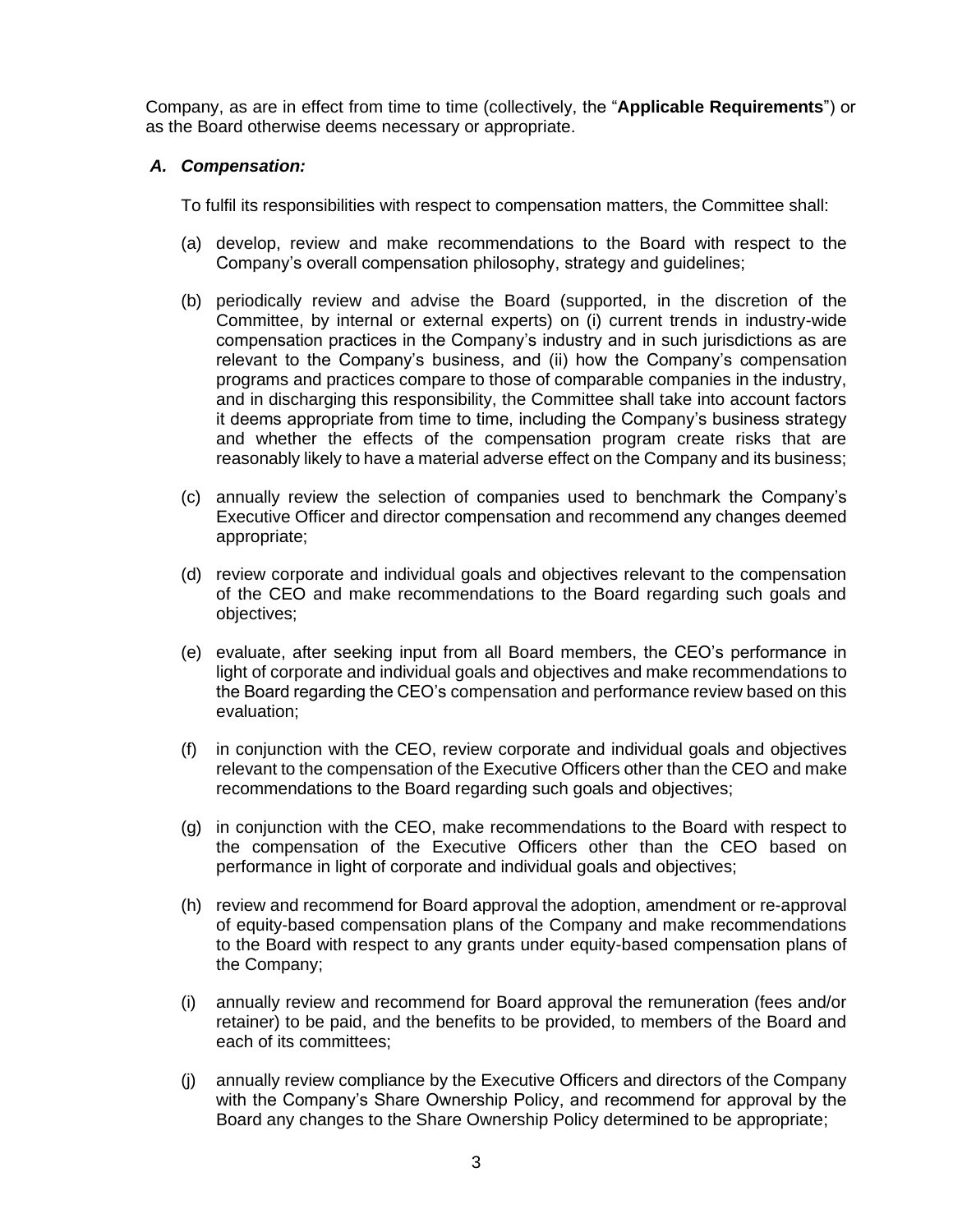- (k) review and approve any compensation disclosure of the Company before it is publicly disclosed, including the Compensation Discussion & Analysis section of the Company's Management Information Circular (the "**Circular**") and reporting annually to the Company's shareholders in the Circular on the Company's approach to compensation; and
- (l) review the results of any shareholder advisory vote on the Company's executive compensation (Say on Pay) and consider whether to make or recommend, as appropriate, any adjustments to the Company's executive compensation policies and guidelines.

### *B. Human Resources:*

To fulfil its responsibilities with respect to human resource matters, the Committee shall:

- (a) in consultation with the CEO, develop the Company's human resource strategy to support the Company's business strategy;
- (b) consider periodically and provide input with respect to the Company's significant policies, programs and practices related to recruitment, training, development, career planning, performance management, succession planning, severance and retention of employees;
- (c) review and monitor the Company's practices for supporting diversity, equity (including, without limitation, pay equity) and inclusion in the workplace, and make recommendations to the Board with respect to such practices;
- (d) periodically, and not less than annually, review and make recommendations to the Board with respect to succession planning for the Executive Officers, including specific plans and career planning for potential successors;
- (e) review and recommend for Board approval, the terms of employment (including any severance arrangements or plans and any benefits to be provided in connection with a change in control) for the CEO, including the adoption, amendment and termination of such agreements, arrangements or plans;
- (f) review the CEO's recommendations to the Committee respecting the terms of employment (including any severance arrangements or plans and any benefits to be provided in connection with a change in control) of the Executives Officers (other than the CEO) and the Corporate Secretary and, if advisable, make recommendations to the Board with respect to such terms of any employment agreements and any severance arrangements or plans;
- (g) periodically review the Company's human resources organizational structure and report any significant organizational changes to the Board; and
- (h) monitor and review any strategic labour and/or socio-economic issues that may have an impact on compensation.

#### *C. General Matters:*

The Committee shall: